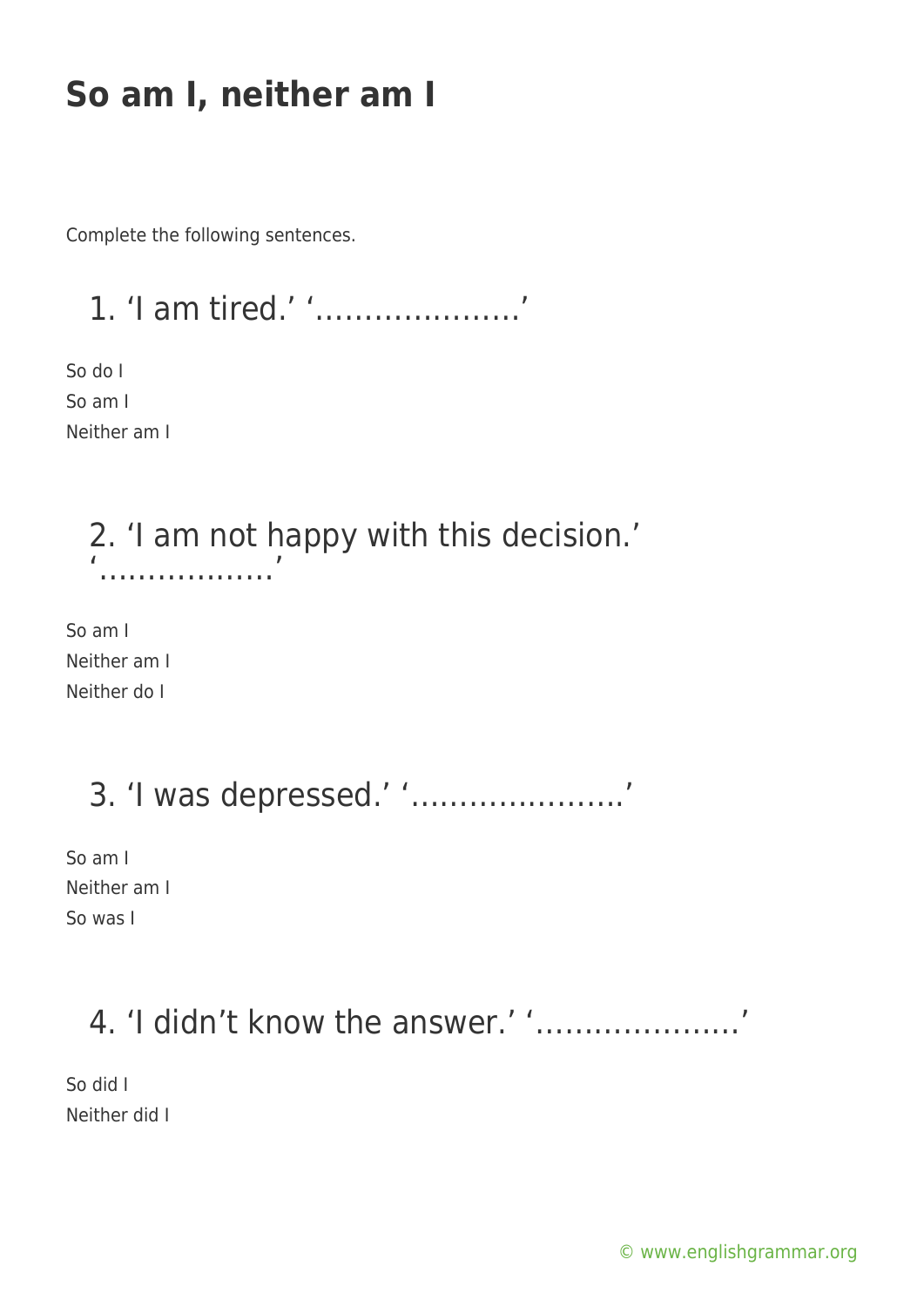# **So am I, neither am I**

### 5. 'I enjoyed the movie.' '…………………'

So do I So did I Neither did I

## 6. 'I have a headache.' '………………….'

So do I So have I Neither have I

## 7. 'I have lost his phone number.' '………………….'

So do I So have I Neither have I

## 8. 'I can't swim.' '…………………'

So can I Neither do I Neither can I

[© www.englishgrammar.org](https://www.englishgrammar.org/)